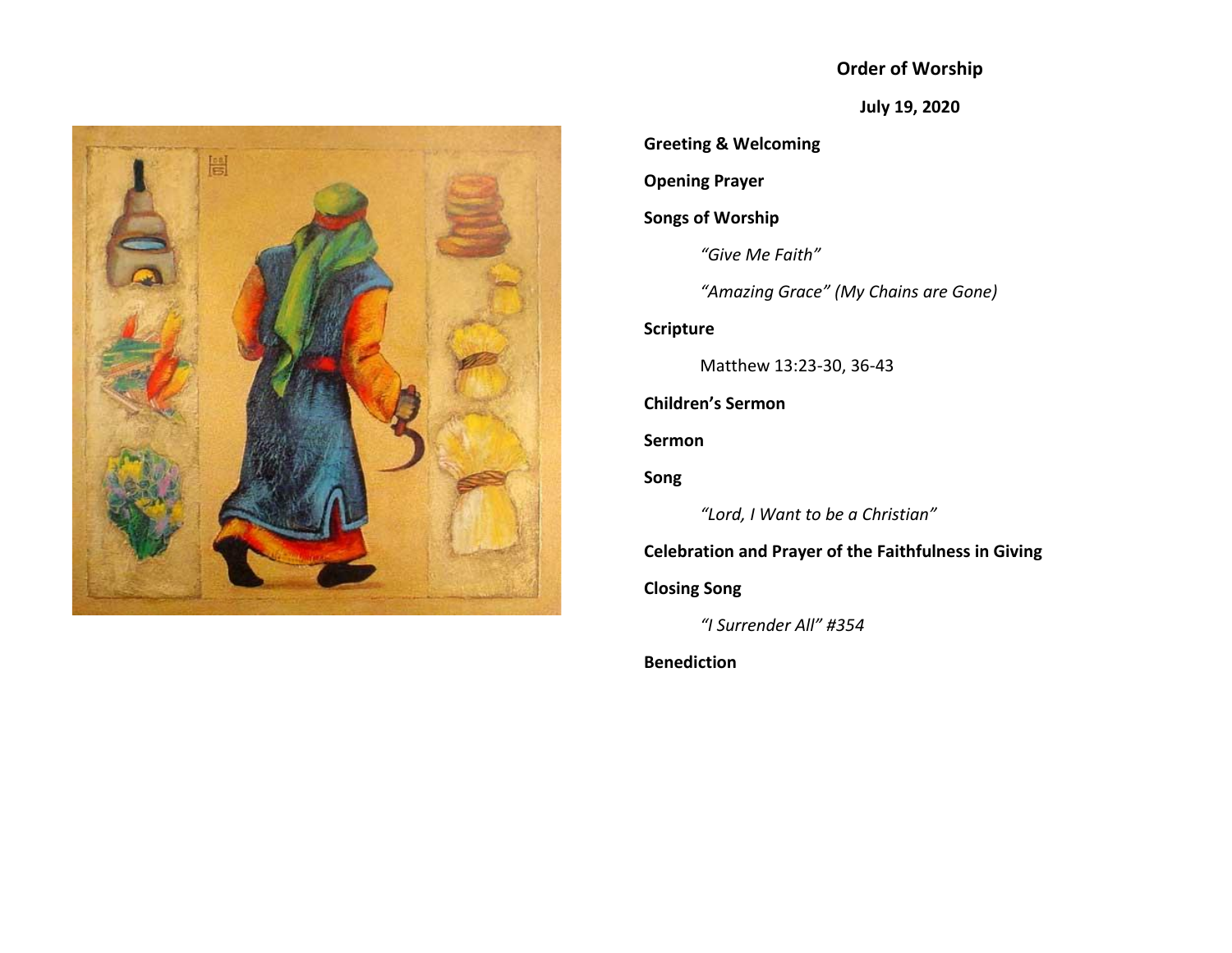## **"Give Me Faith"**

Verse 1 I need You To soften my heart And break me apart

I need You To open my eyes To see that You're shaping my life

Pre-chorus All I am I surrender

Chorus 1 Give me faith To trust what You say That You're good and Your love is great

I'm broken inside I give You my life

Verse 2 I need You To soften my heart And break me apart

I need You to pierce through the dark And cleanse every part of me

Bridge 'Cause I may be weak But Your Spirit's strong in me

My flesh may fail My God You never will

## **"Amazing Grace" (My Chains are Gone)**

Verse 1 Amazing grace How sweet the sound That saved a wretch like me

I once was lost But now I'm found Was blind but now I see

Verse 2 'Twas grace that taught my heart to fear And grace my fears relieved

How precious did That grace appear The hour I first believed

Chorus 1 My chains are gone I've been set free My God my Savior Has ransomed me

And like a flood His mercy rains Unending love Amazing grace

Verse 3 The Lord has promised Good to me His word my hope secures

He will my shield And portion be As long as life endures

Verse 4 The earth shall soon Dissolve like snow The sun forbear to shine

But God who called Me here below Will be forever mine Will be forever mine You are forever mine